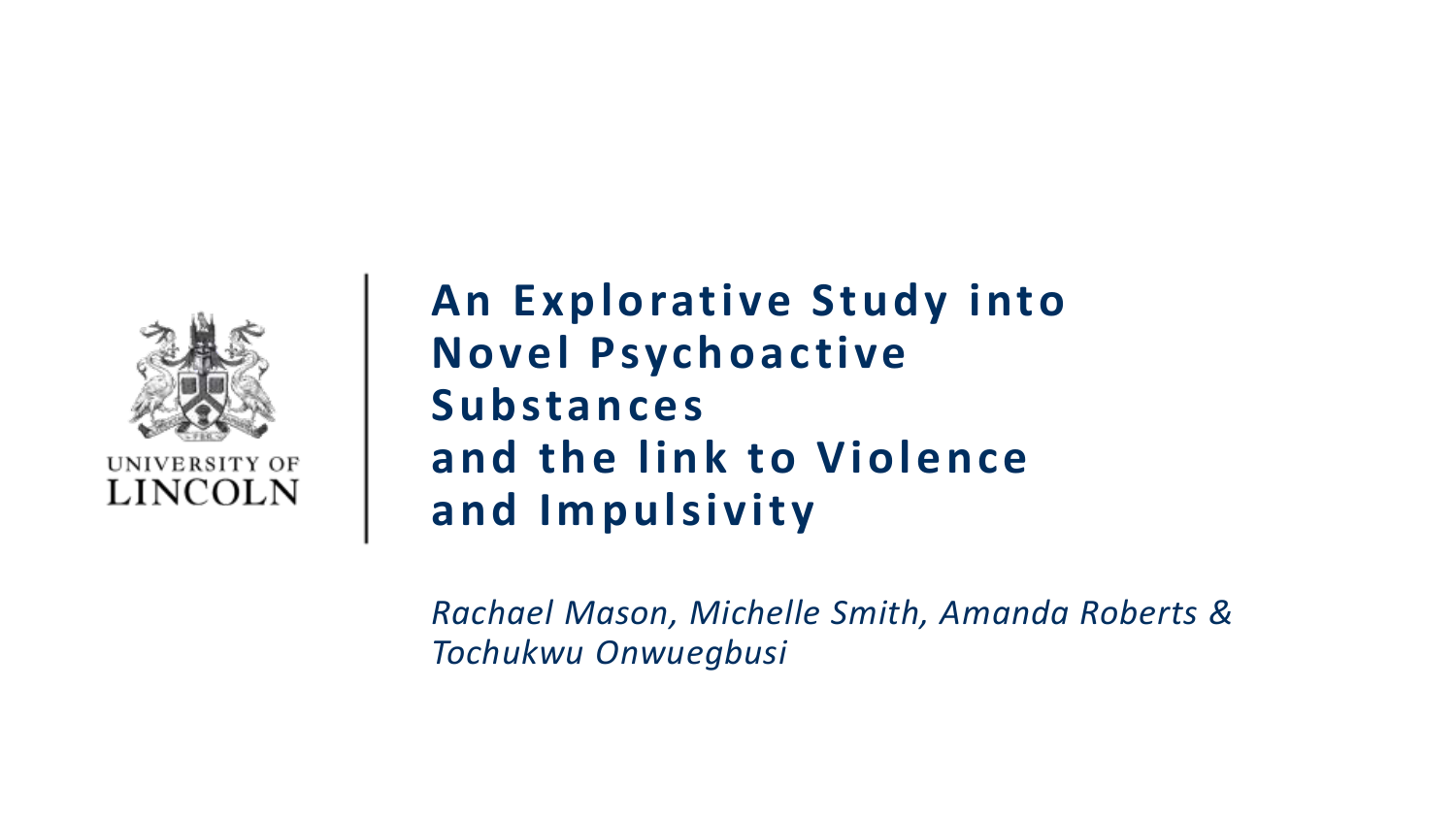## Novel Psychoactive Substances in Prisons

New or Novel Psychoactive Substances (NPS or PS)

Synthetic Cannabinoids – "Spice" and "Mamba"

"New Normal"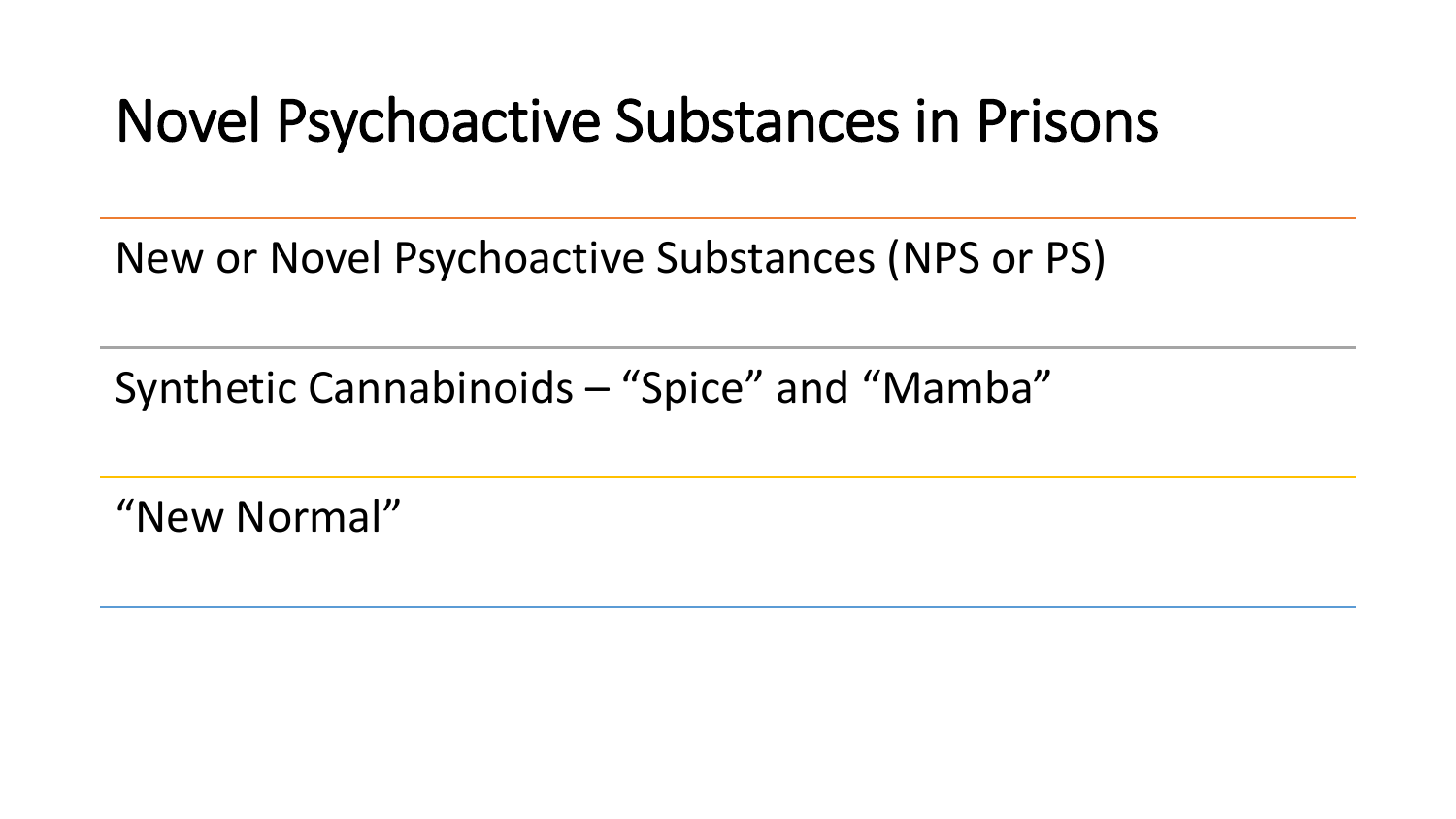## Violence in Prisons

#### 27% increase in violence and rising

Institutional violence

Due to NPS use

Consequence of prison environment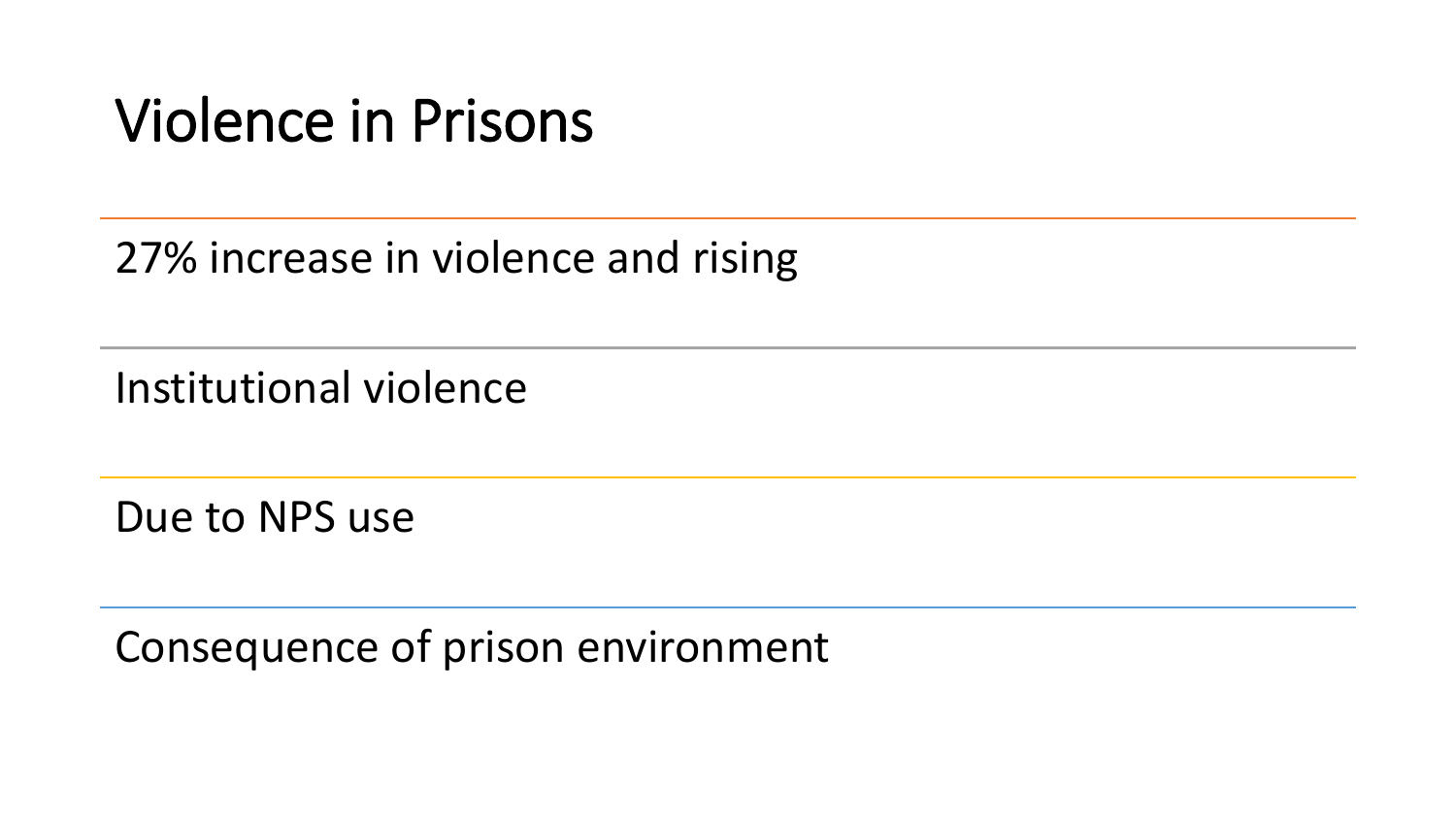## NPS, Violence and Impulsivity

NPS use is widespread and causes a multitude of problems

Synthetic cannabinoids are the most prevalent with younger prisoners

NPS users are more impulsive that other drug users

Limited evidence to support this statement

What causes the NPS related violence?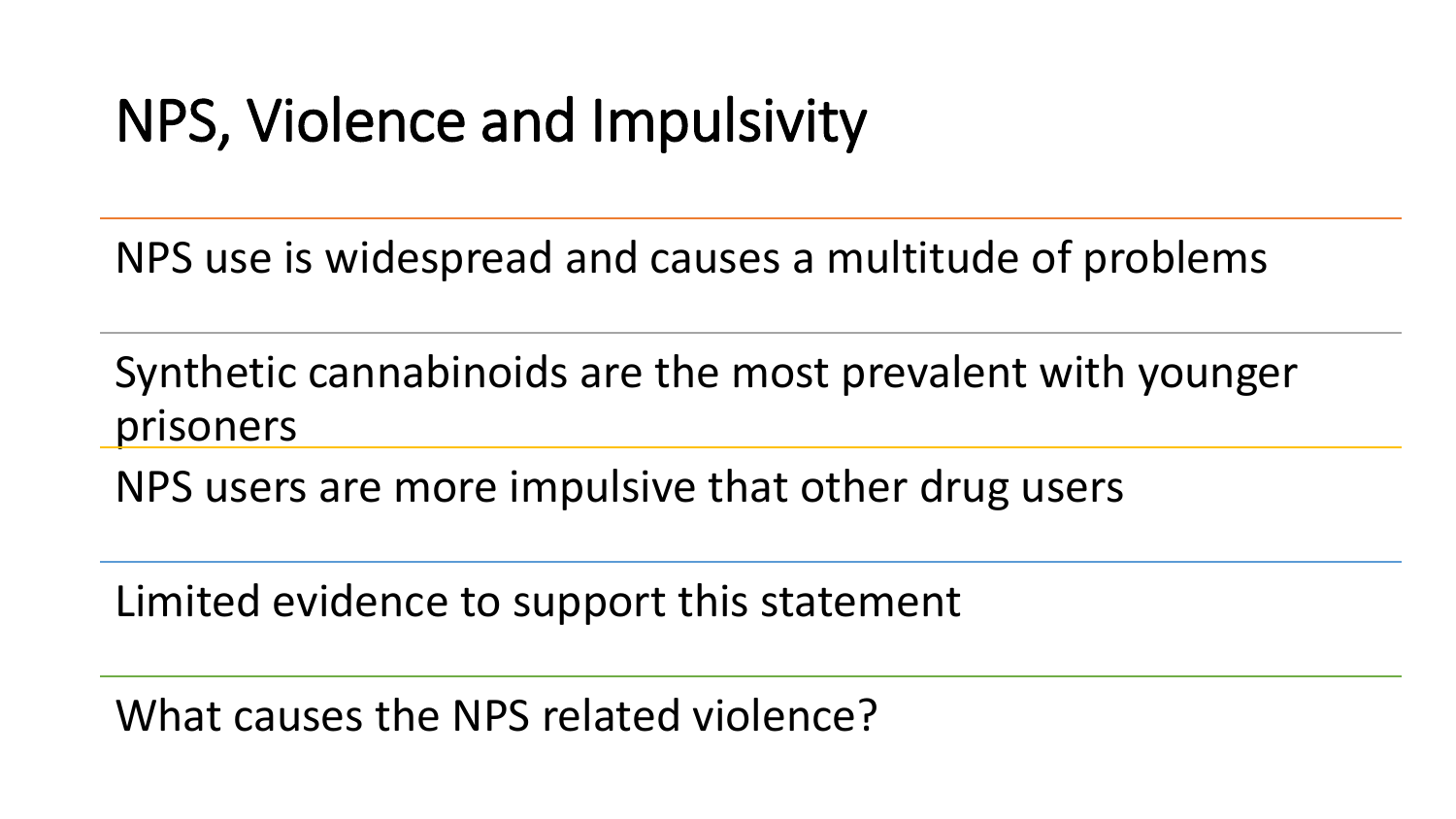# Aims

| Scope       | Scope the prevalence of substance use within the selected<br>prison                   |
|-------------|---------------------------------------------------------------------------------------|
| Identify    | Identify factors that may distinguish NPS users from other<br>drug and non-drug users |
| Investigate | Investigate the links between NPS use, violence and<br>impulsivity                    |
| Explore     | Explore the prisoners' perceptions on what causes NPS<br>related violence             |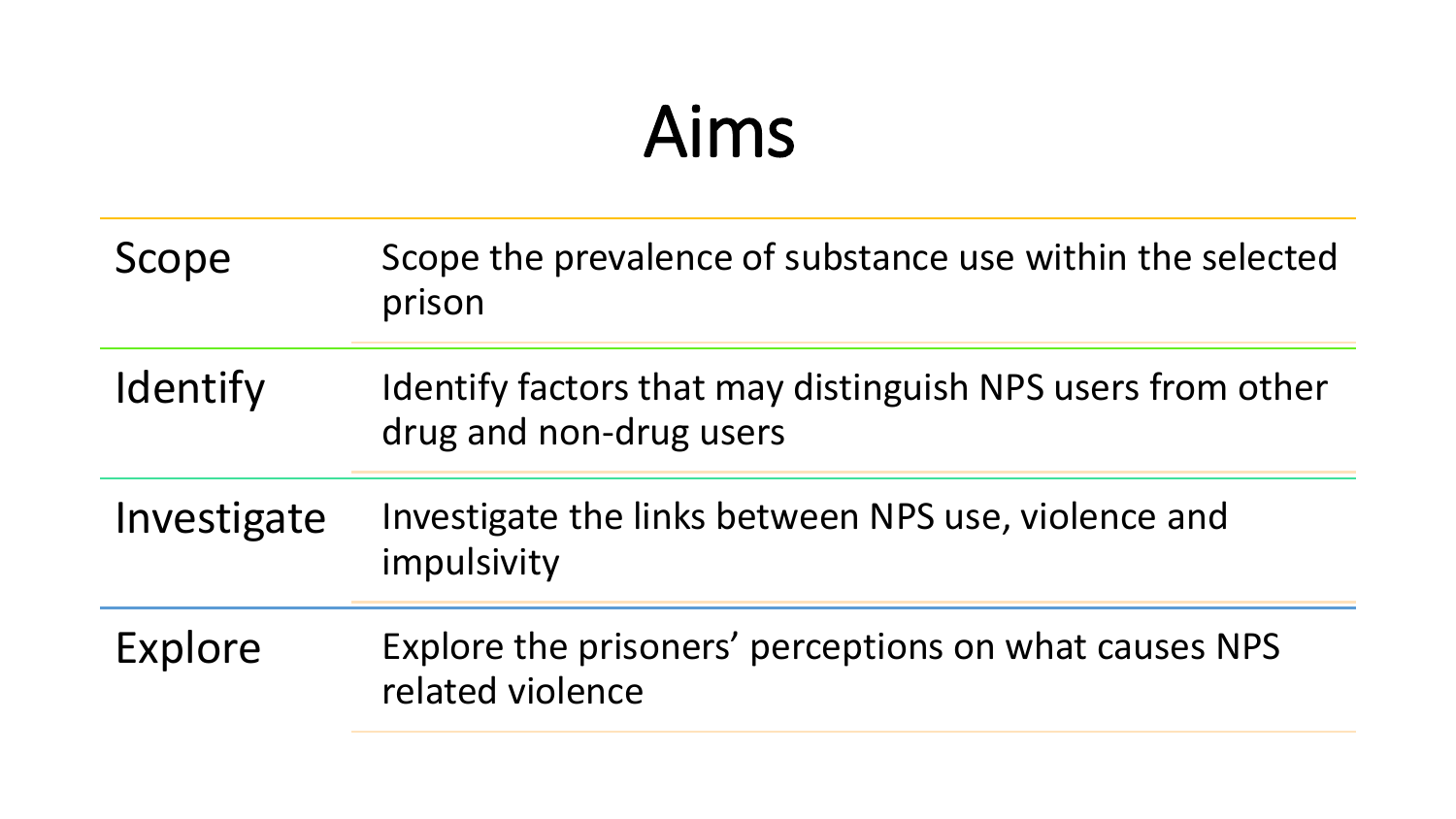## Design & Materials

Self-report paper based questionnaire

5 Sections: Demographics, Substance Use, Violence, Perceptions of Violence, Impulsivity

Questionnaire pack under cell doors & 2<sup>nd</sup> opportunity during education and work sessions

159 – 19.95% response rate

Mean age – 34.82, White – 77.85%, Single – 54.43%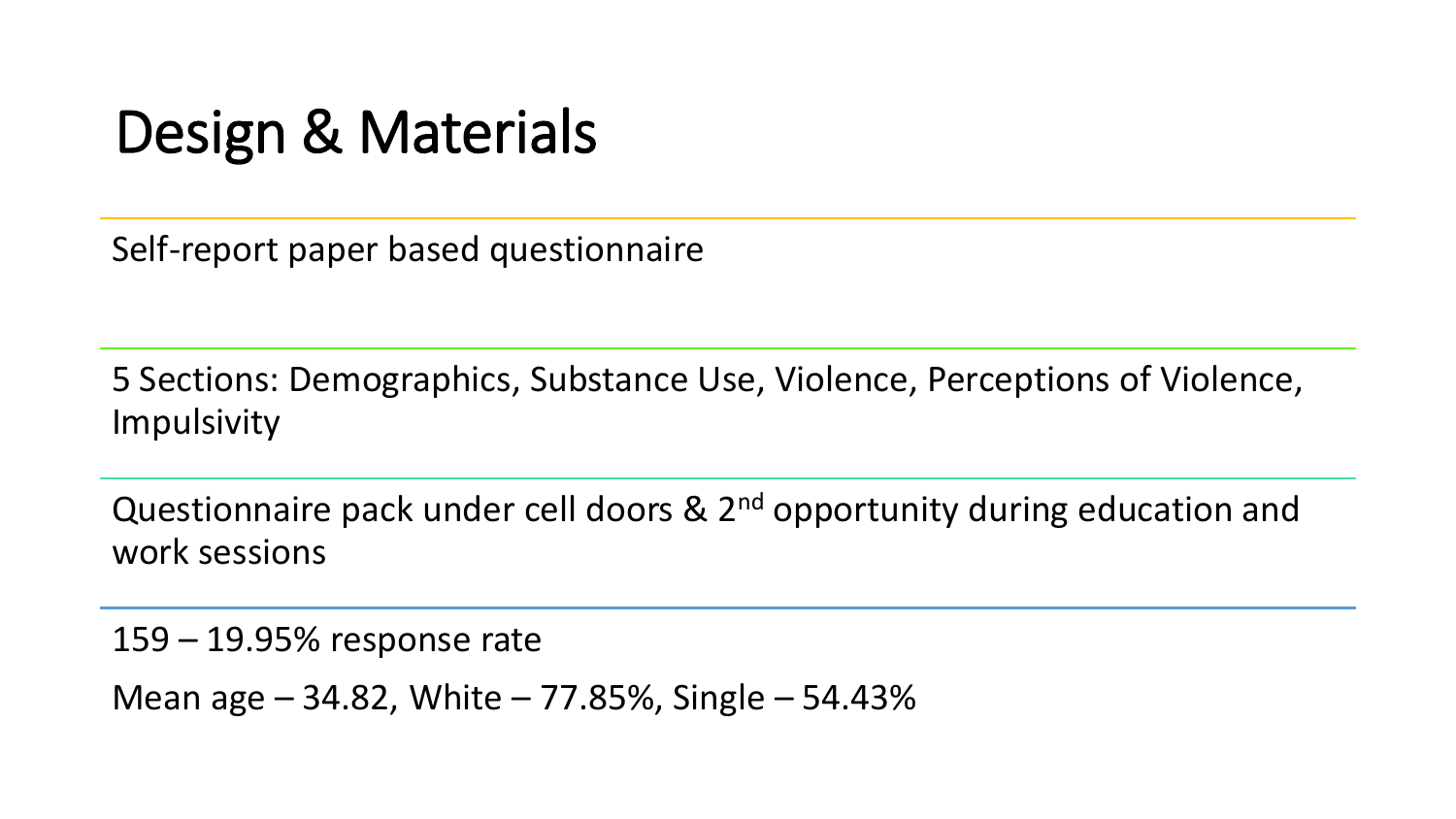### NPS would be the primary substance used within Scope MPS would be the primary substance used with<br>the prison compared to other illicit substances



|                     | Used on<br>sentence | Seen substance<br>used |
|---------------------|---------------------|------------------------|
| <b>NPS</b>          | 47                  | 97                     |
| Cannabis            | 40                  | 79                     |
| Alcohol             | 32                  | 71                     |
| <b>Barbiturates</b> | 19                  | 48                     |
| Opiates             | 16                  | 46                     |
| Crack cocaine       | 15                  | 41                     |
| Cocaine             | 14                  | 37                     |
| Heroin              | 10                  | 33                     |
| Ecstasy             | 6                   | 25                     |
| Amphetamines        | 1                   | 26                     |
| <b>Psychedelics</b> |                     | 14                     |
| Solvents            |                     | 14                     |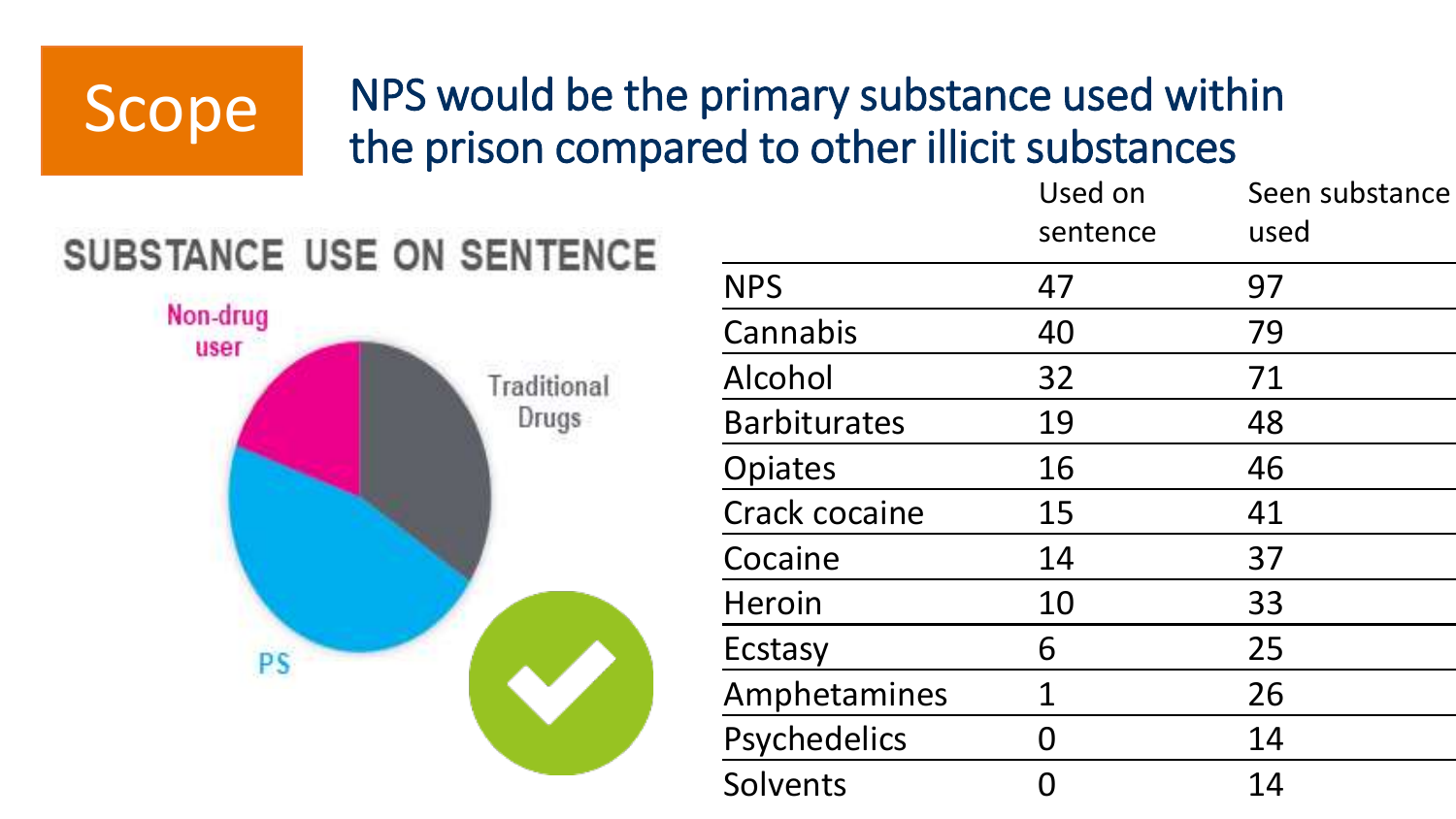

# Scope Top 5 NPS used Primary method of use



| NPS name     | Number of<br>participants<br>used on<br>sentence |
|--------------|--------------------------------------------------|
| <b>Spice</b> | 66                                               |
| Mamba        | 23                                               |
| Fentanyl     | 9                                                |
| M-Cat        | 7                                                |
| Benzo-furry  |                                                  |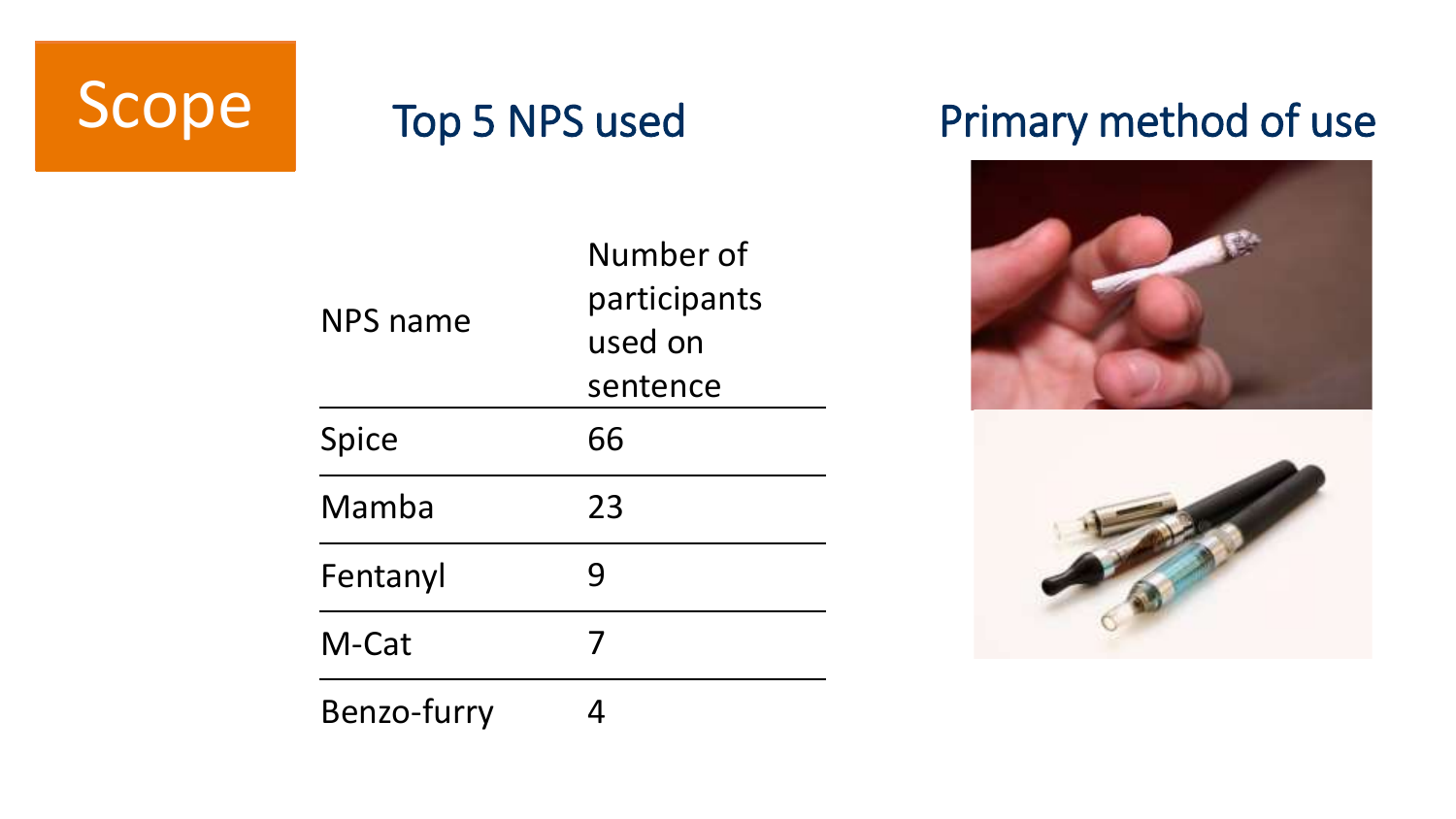A younger age, serving a shorter sentence length and having a high impulsivity score would increase the chance of a person being an NPS user



**Identify**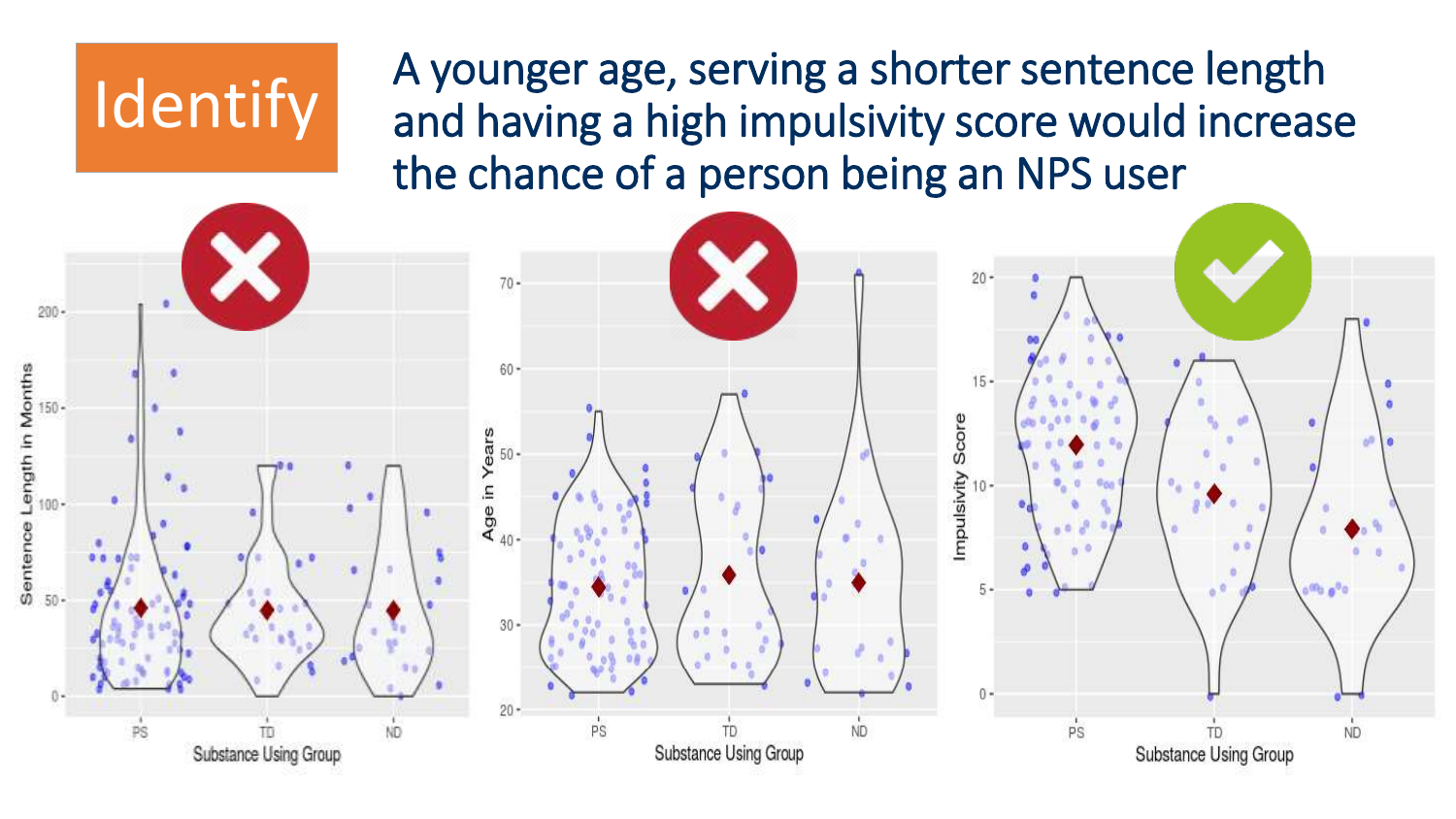# Violence in prison

|                                           | Participated in the act | Victim of the act | Witnessed the act |
|-------------------------------------------|-------------------------|-------------------|-------------------|
| <b>Physical Assault to Prisoner</b>       | 35 (22%)                | 39 (25%)          | 107 (68%)         |
| <b>Physical Assault to Prison Officer</b> | 12 (8%)                 | 8(5%)             | 77 (49%)          |
| <b>Physical Assault to Other Staff</b>    | 5(3%)                   | 2(1%)             | 45 (28%)          |
| <b>Verbal Assault to Prisoner</b>         | 44 (28%)                | 39 (25%)          | 101 (64%)         |
| <b>Verbal Assault to Prison Officer</b>   | 44 (28%)                | 20 (13%)          | 93 (59%)          |
| <b>Verbal Assault to Other Staff</b>      | 22 (14%)                | 7(4%)             | 81 (51%)          |
| <b>Sexual Assault to Prisoner</b>         | 2(1%)                   | 4(3%)             | 18 (11%)          |
| <b>Use of Weapons</b>                     | 19 (12%)                | 21 (13%)          | 79 (50%)          |
| Damage to property                        | 23 (15%)                | 11(7%)            | 101 (64%)         |
| <b>Stealing</b>                           | 9(6%)                   | 27 (17%)          | 84 (53%)          |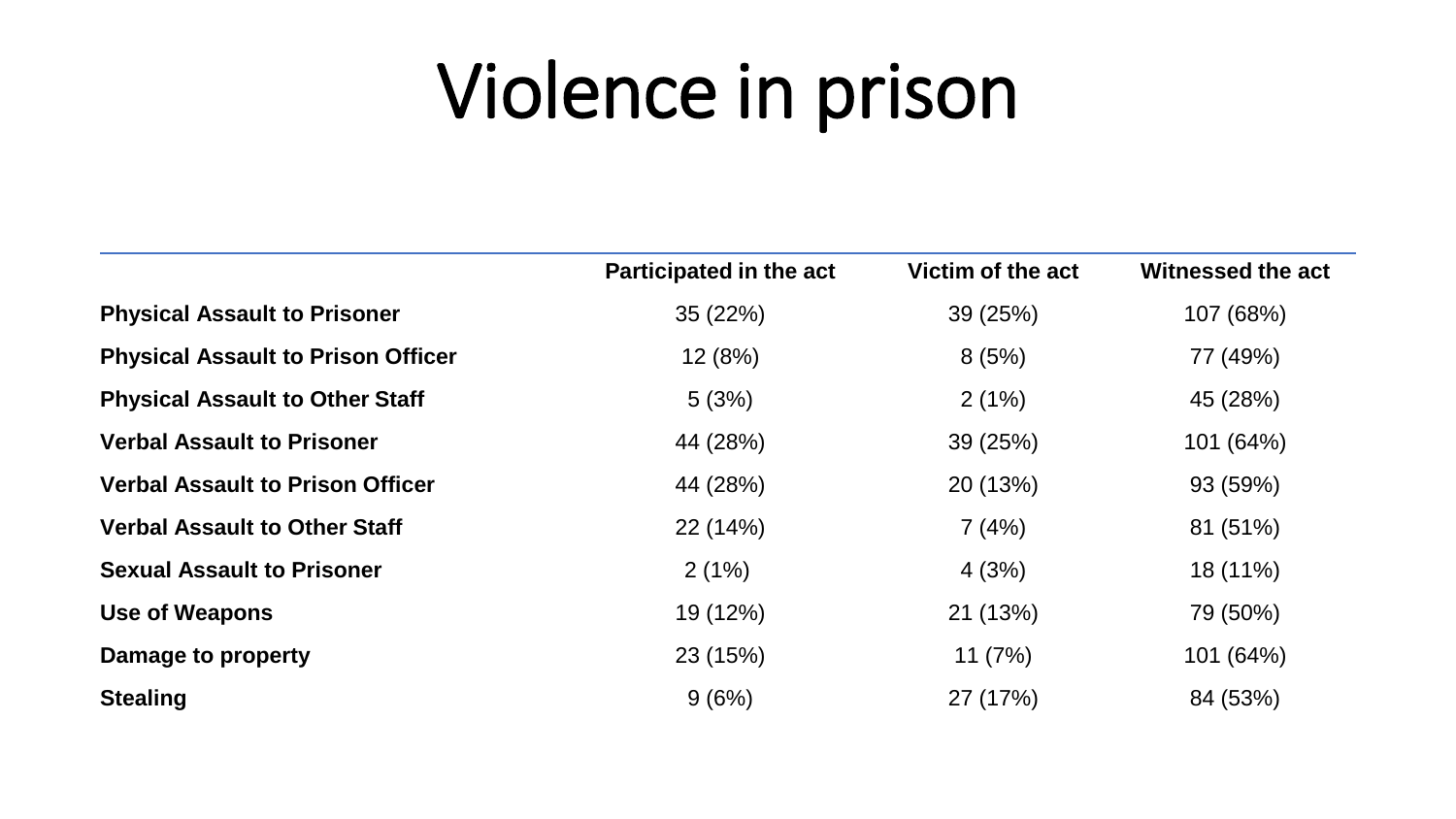### Investigate

NPS users would be more likely to engage in institutional violence towards other prisoners, staff and property than traditional drug users and non-drug user

#### Rates of violence

| <b>Physical Assaults</b> | 52 (33%)  |
|--------------------------|-----------|
| <b>Verbal Assaults</b>   | 110 (70%) |
| Violence to prisoner     | 100 (63%) |
| Violence to staff        | 83 (53%)  |
| Property                 | 32 (20%)  |

| %)                       | Prisoner                                                                                              | <b>Staff</b>                                                                    | Property                                                                                       |
|--------------------------|-------------------------------------------------------------------------------------------------------|---------------------------------------------------------------------------------|------------------------------------------------------------------------------------------------|
| 0%)<br>3%)<br>%)<br>$\%$ | · Increased<br>odds for<br><b>PS users</b><br>compared<br>to<br>traditional<br>and non-<br>drug users | · Increased<br>odds for<br><b>PS users</b><br>compared<br>to non-<br>drug users | • Increased<br>odds for<br>PS users<br>compared<br>to<br>traditional<br>and non-<br>drug users |
|                          |                                                                                                       |                                                                                 |                                                                                                |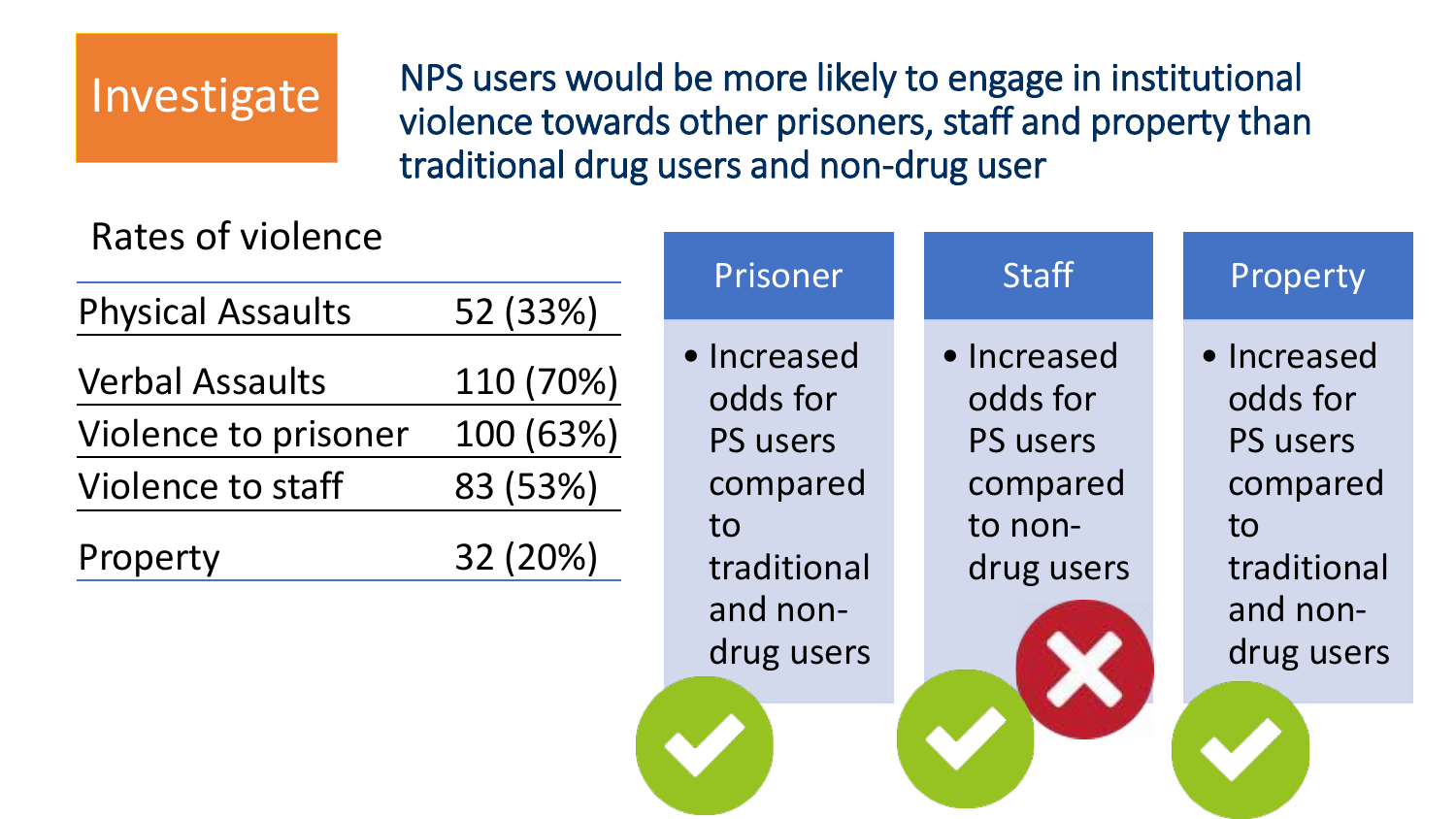

NPS use would be linked to violence equally due to behavioural change and due to the social circumstances associated with substance use

70% of Social perceived violence was due to NPS 8 q use Being an NPS user, violent in Behavioural

prison, convicted of violent or substance related crime, and having a high impulsivity score – No impact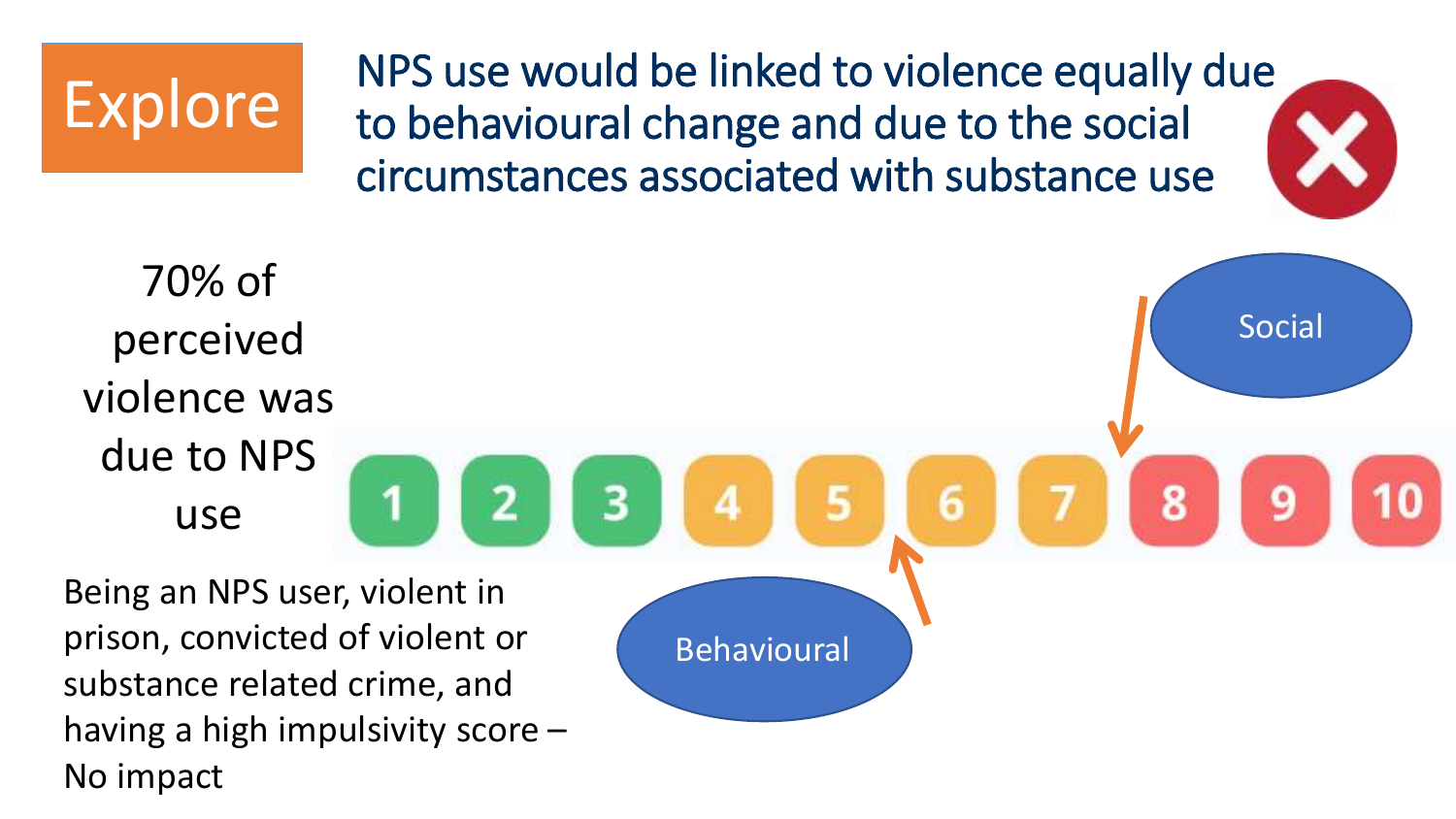# Reasons for violence – individual factors

| Reason category                                              | Number of comments |
|--------------------------------------------------------------|--------------------|
| Money and debt issues                                        | 53                 |
| Reputation of the person including arguments and revenge     | 22                 |
| Arguments with people from when they were outside prison     | 22                 |
| Where the person is from                                     | 6                  |
| Offences the person is in prison for                         | 6                  |
| Issues with family or social circumstances outside of prison | 3                  |
| Withdrawing from or not obtaining drugs                      | 2                  |
| Learning difficulties or mental health issues                | 2                  |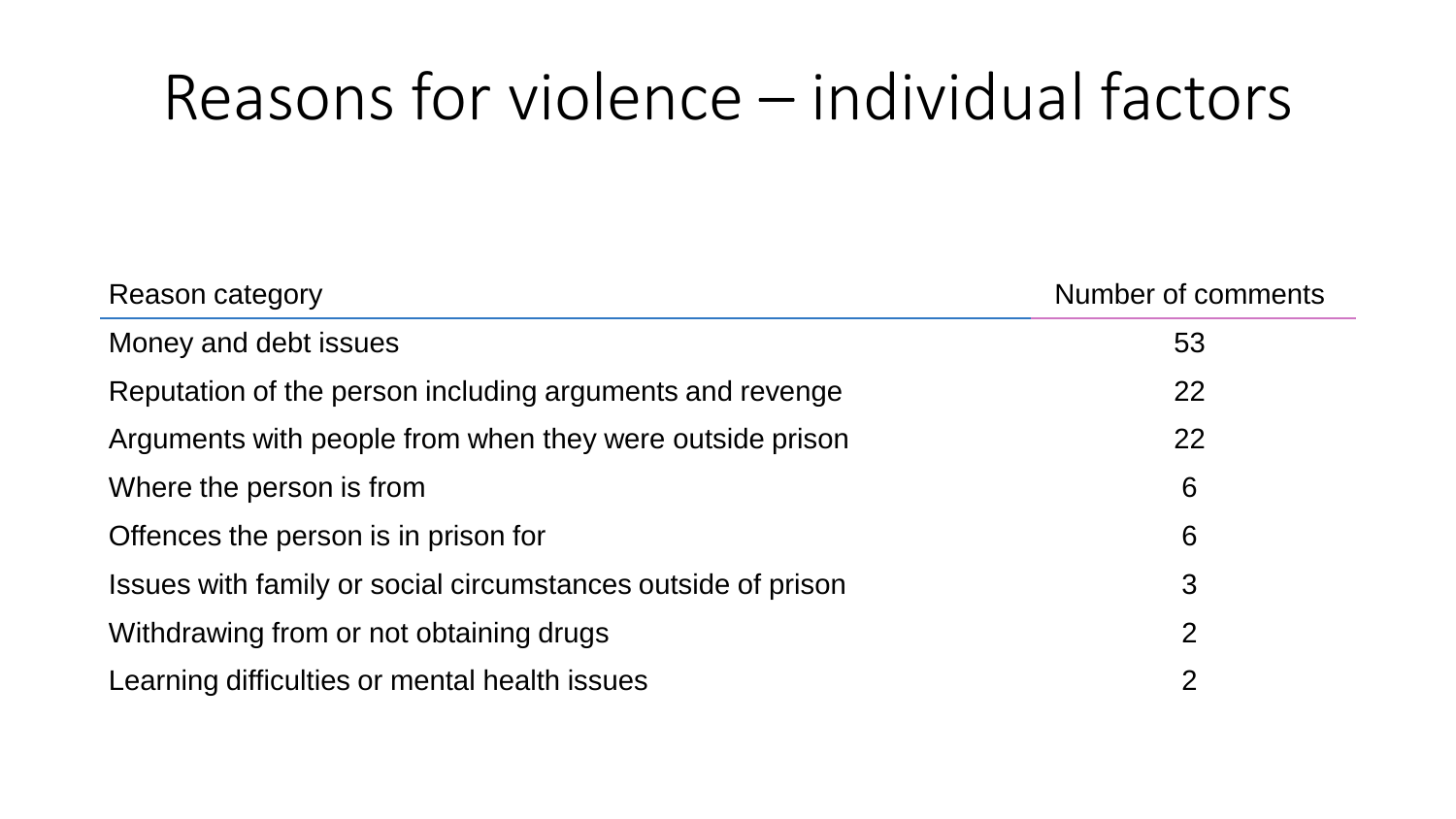# Reasons for violence – staff related Reason category Number of comments Staff relations including attitude, communication and treatment 38 Staffing including numbers and experience distribution of the series and the series and the series of the series of the series of the series  $\frac{10}{10}$ Time taken on code blues for spice 1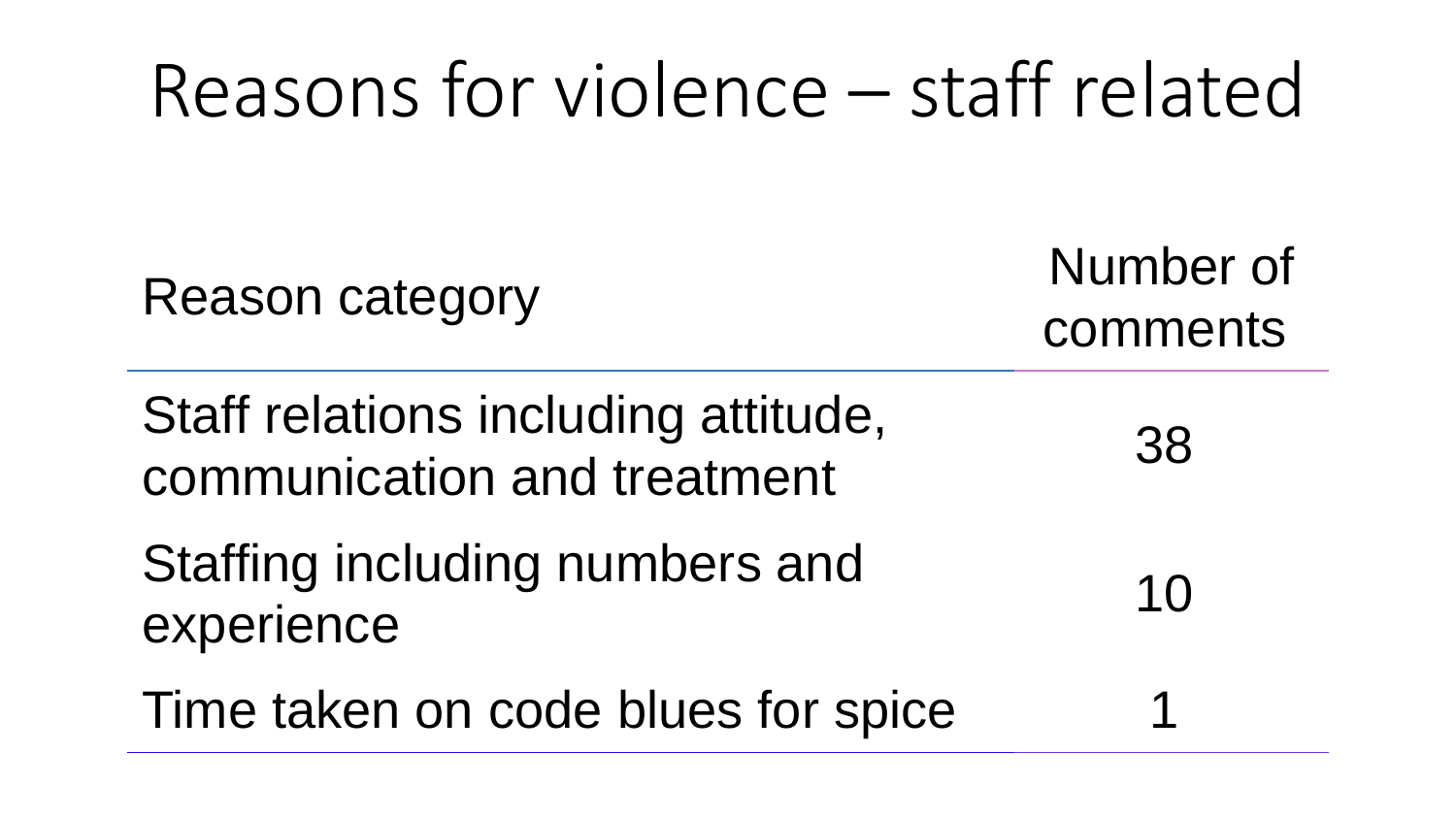## Reasons for violence – environment related

| Reason category                                                                                                                | Number of comments |
|--------------------------------------------------------------------------------------------------------------------------------|--------------------|
| Regime and facilities the prison including association time, TV reception, visits,<br>missed healthcare/medication and showers | 26                 |
| Stress and frustration including placing angry men together and fear of the<br>unknown                                         | 17                 |
| Gangs within the prison                                                                                                        | 17                 |
| <b>Bullying</b>                                                                                                                | 13                 |
| Lack of chances for rehabilitation and punishment not effective                                                                | 10                 |
| Arguments over belongings including phones                                                                                     | 7                  |
| Smoking Ban                                                                                                                    | 6                  |
| <b>Boredom</b>                                                                                                                 | 6                  |
| Drug dealers forcing violence                                                                                                  | 5                  |
| Lack of (well paid) work opportunities                                                                                         | 3                  |
| Gambling                                                                                                                       |                    |
| <b>Isolation</b>                                                                                                               |                    |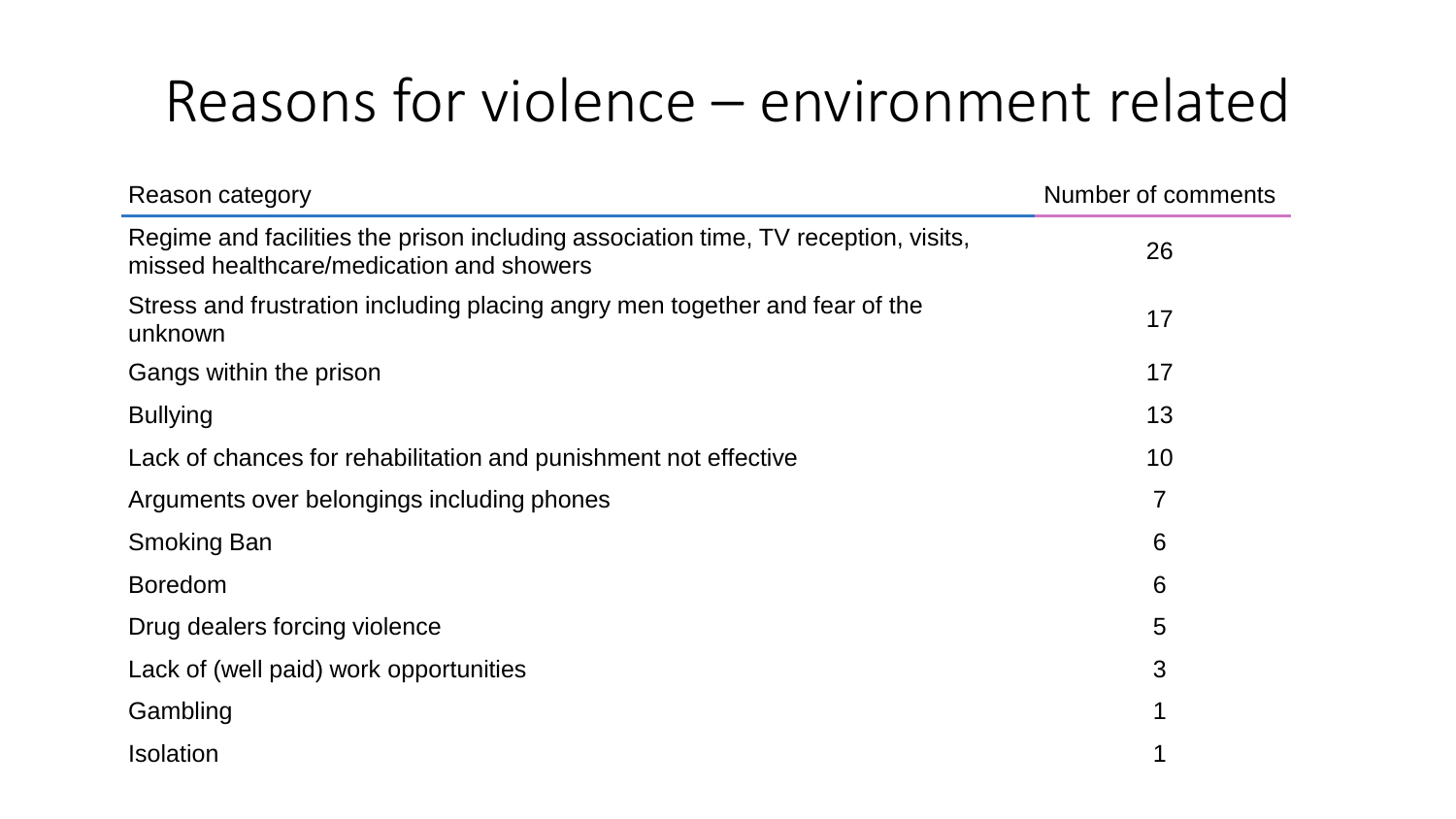

# Explore Top Reasons for Violence

|                                           | Number of |  |
|-------------------------------------------|-----------|--|
| <b>Reason category</b>                    | comments  |  |
| Prisoner relations and gang culture       | 98        |  |
| Money and debt issues                     | 54        |  |
| Regime and facilities                     | 52        |  |
| Staffing, experience, and staff relations | 48        |  |
| <b>Emotions and mental health</b>         | フら        |  |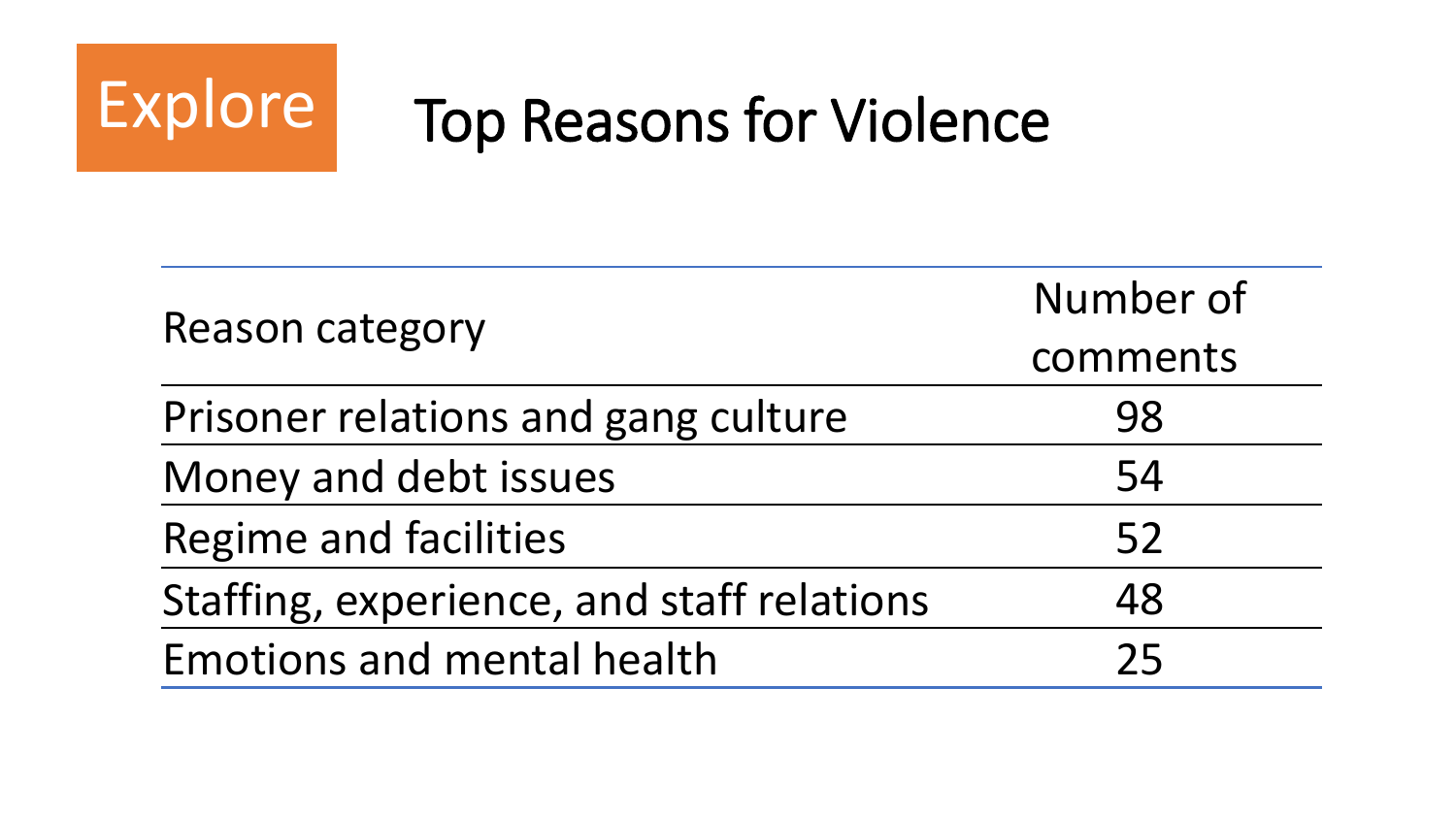Power Threat Meaning Framework

**Impact of POWER Core THREATS** Interpersonal Power Basic needs Isolation Safety and security Staff/ Prisoner relationships Community Coercive Power Relationships Gangs and bullying Autonomy Legal Power Prison regime

What made things better or worse?

Feeling let down by the prison: issues with staffing

Ongoing and repeated threats: bullying and gangs within the prison

Bodily reactions and THREAT RESPONSES and their functions<br>Violence and substance use

Coping mechanism for relational issues, to exercise control, to obtain a sense of security/ community and belonging, to protect themselves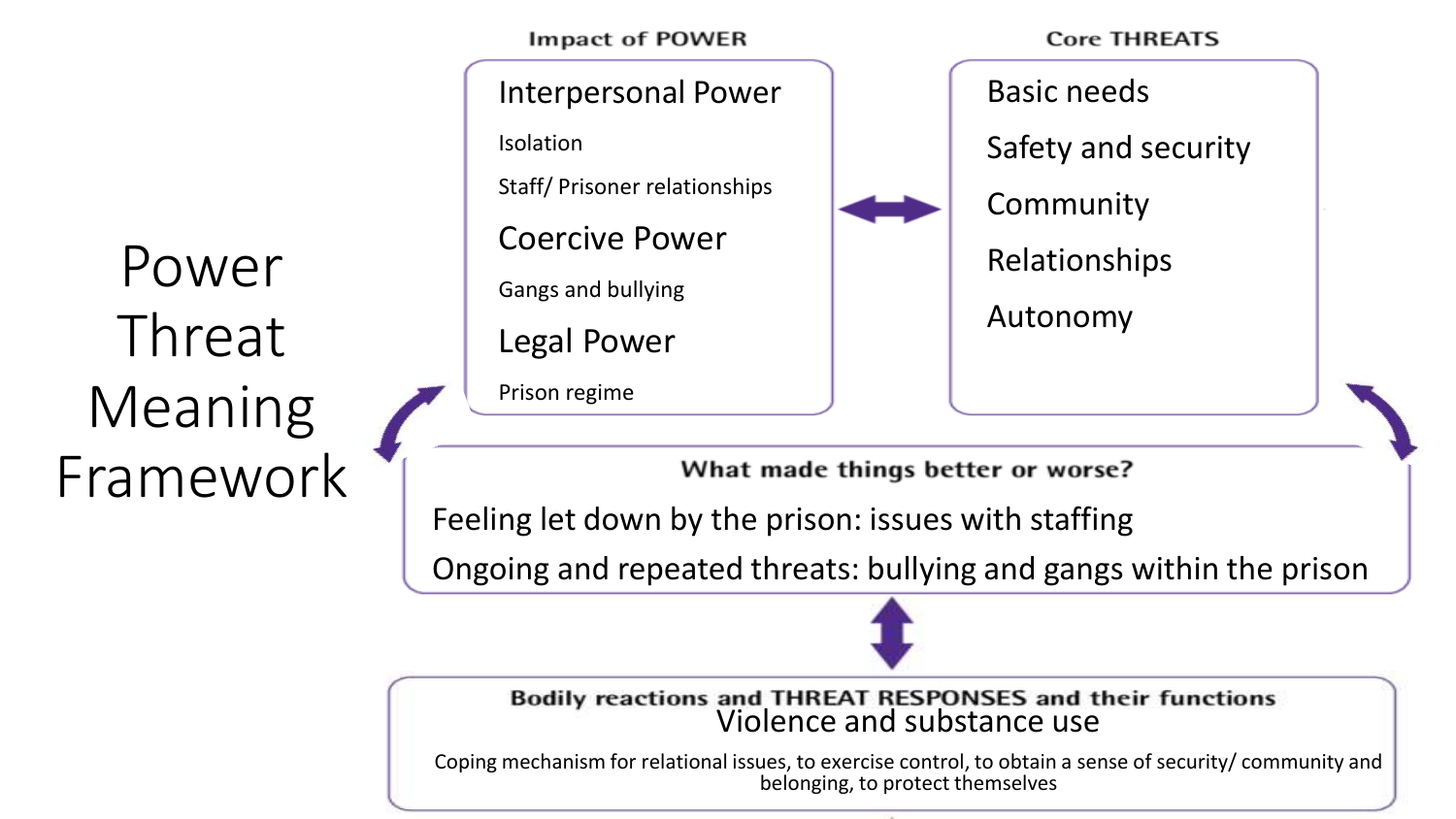# Implications of Results

Treatment programmes to focus on impulsive thinking, aggression and social factors

Rehabilitative environments and holistic approaches

Caution: Limitations - this may just be with this sample, in this prison, using self-reports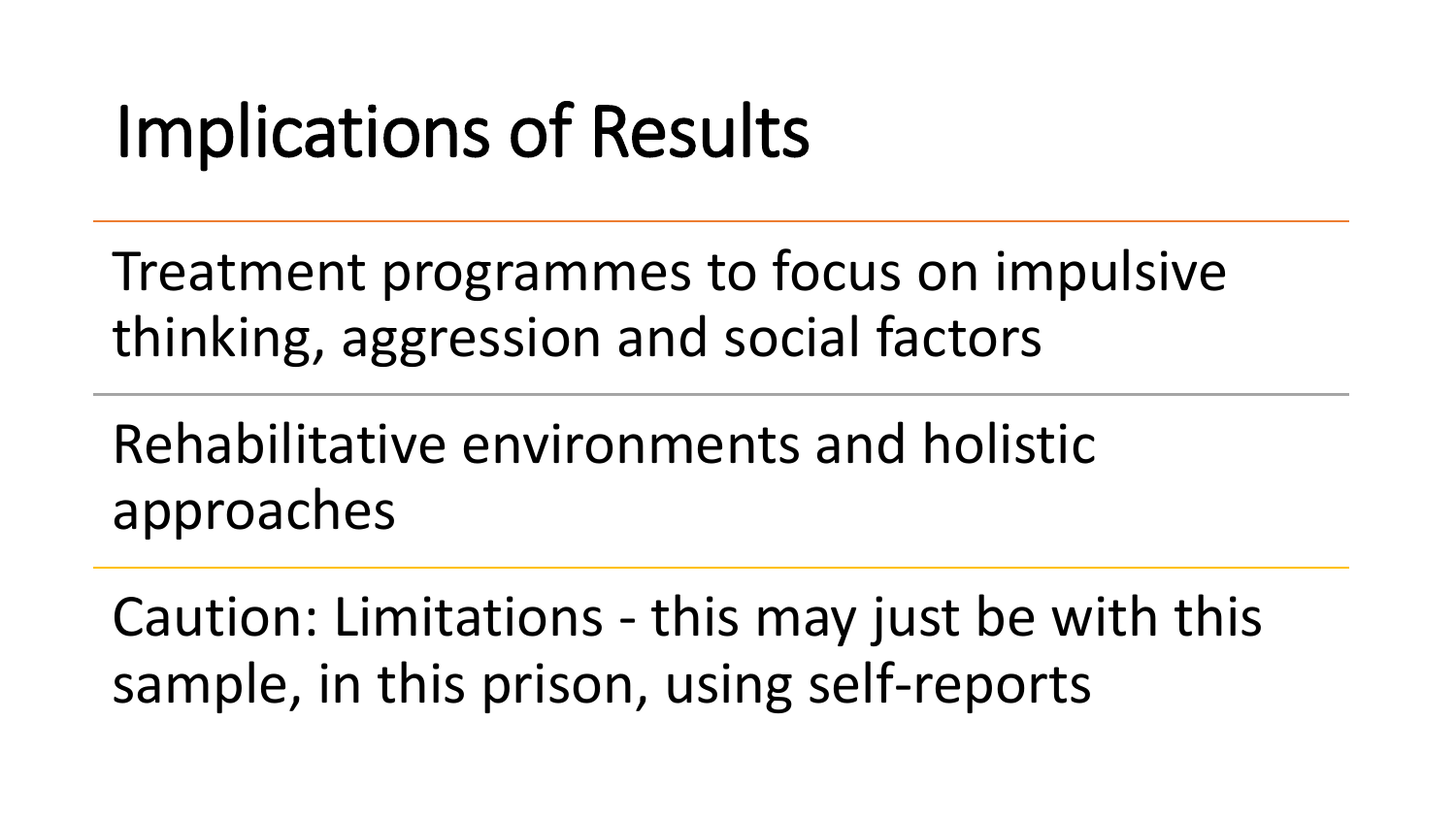# How to take it forward?

Implications of Covid on NPS use

Impact of setting

Social climate, rehabilitation efforts, staff-prisoner relations

NPS specific treatment programme

Ideas?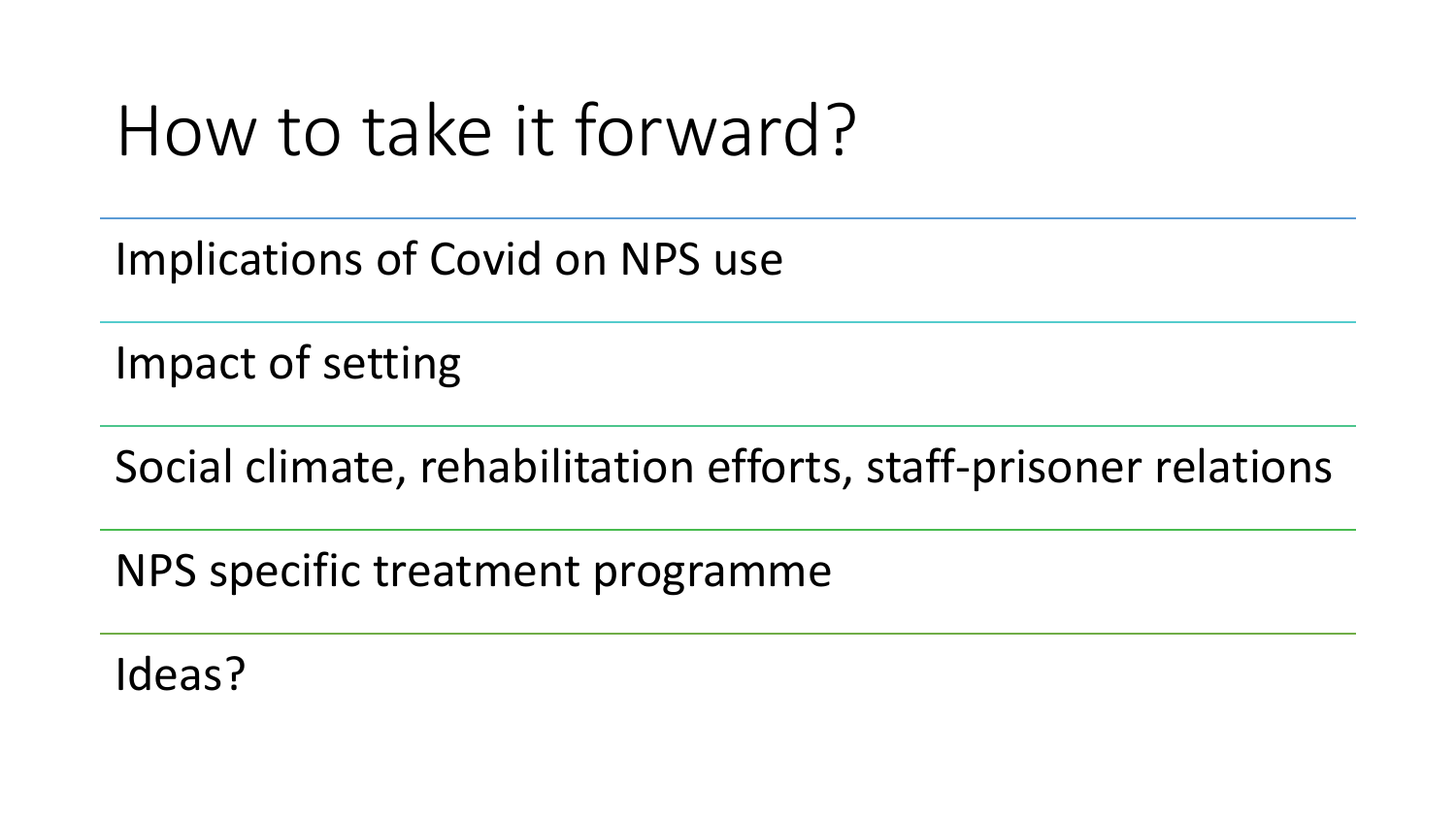## References

- Auty. K. M., & Liebling, A. (2019). Exploring the relationship between prison social climate and reoffending. *Justice Quarterly*, 1-24. https://doi.org/10.1080/07418825.2018.1538421
- Ceranic Ninic, K., Jejcic, K., Galvnik, E., & Pustoslemsek, M. (2017). Use of new synthetic drugs in Slovenian prisons. *European Psychiatry, 41*, S584. <https://doi.org/10.1016/j.eurpsy.2017.01.882>
- Coid, J., Yang, M., Roberts, A., Ullrich, S., Moran, P., Bebbington, P., Brugha, T., Jenkins, R., Farrell, M., Lewis, G., Singleton, N. (2006). Violence and psychiatric morbidity in the national household population of Britain: public health implications. *British Journal of Psychiatry, 189*(1), 12– 19. https://doi.org/10.1192/bjp.189.1.12
- Corazza, O., Coloccini, S., Marrinan, S., Vigar, M., Watkins, C., Zene, C., Negri, A., Aresti, A., Darke, S., Rinaldi, R., Metastasio, A., Bersani, G. (2020). Novel Psychoactive Substances in Custodial Settings: A Mixed Method Investigation on the Experiences of People in Prison and Professionals Working With Them. *Frontiers in Psychiatry,* 11, 460<https://doi.org/10.3389/fpsyt.2020.00460>
- Crown Prosecution Service. (2018). *Psychoactive substances*. Retrieved from <https://www.cps.gov.uk/legal-guidance/psychoactive-substances>
- Duke, K. (2019). Producing the 'problem' of new psychoactive substances (NPS) in English prisons. *International Journal of Drug Policy*. <https://doi.org/10.1016/j.drugpo.2019.05.022>
- European Monitoring Centre for Drugs and Drug Addictions. (2018). *New psychoactive substances in prison: Results from an EMCDDA trendspotter study*. Retrieved from <http://www.emcdda.europa.eu/system/files/publications/8869/nps-in-prison.pdf>
- Her Majesty's Inspectorate of Prisons. (2017). *Her Majesty's chief inspector of prisons for England and Wales: Annual report 2016-2017.* Retrieved from https://www.justiceinspectorates.gov.uk/hmiprisons/wp-content/uploads/sites/4/2017/07/HMIP-AR\_2016-17\_CONTENT\_11-07-17- WEB.pdf
- Her Majesty's Inspectorate of Prisons. (2018). *Her Majesty's chief inspector of prisons for England and Wales: Annual report 2017-2018.* Retrieved from [https://www.justiceinspectorates.gov.uk/hmiprisons/wp-content/uploads/sites/4/2018/07/6.4472\\_HMI-Prisons\\_AR-2017-](https://www.justiceinspectorates.gov.uk/hmiprisons/wp-content/uploads/sites/4/2018/07/6.4472_HMI-Prisons_AR-2017-18_Content_A4_Final_WEB.pdf) 18 Content A4 Final WEB.pdf